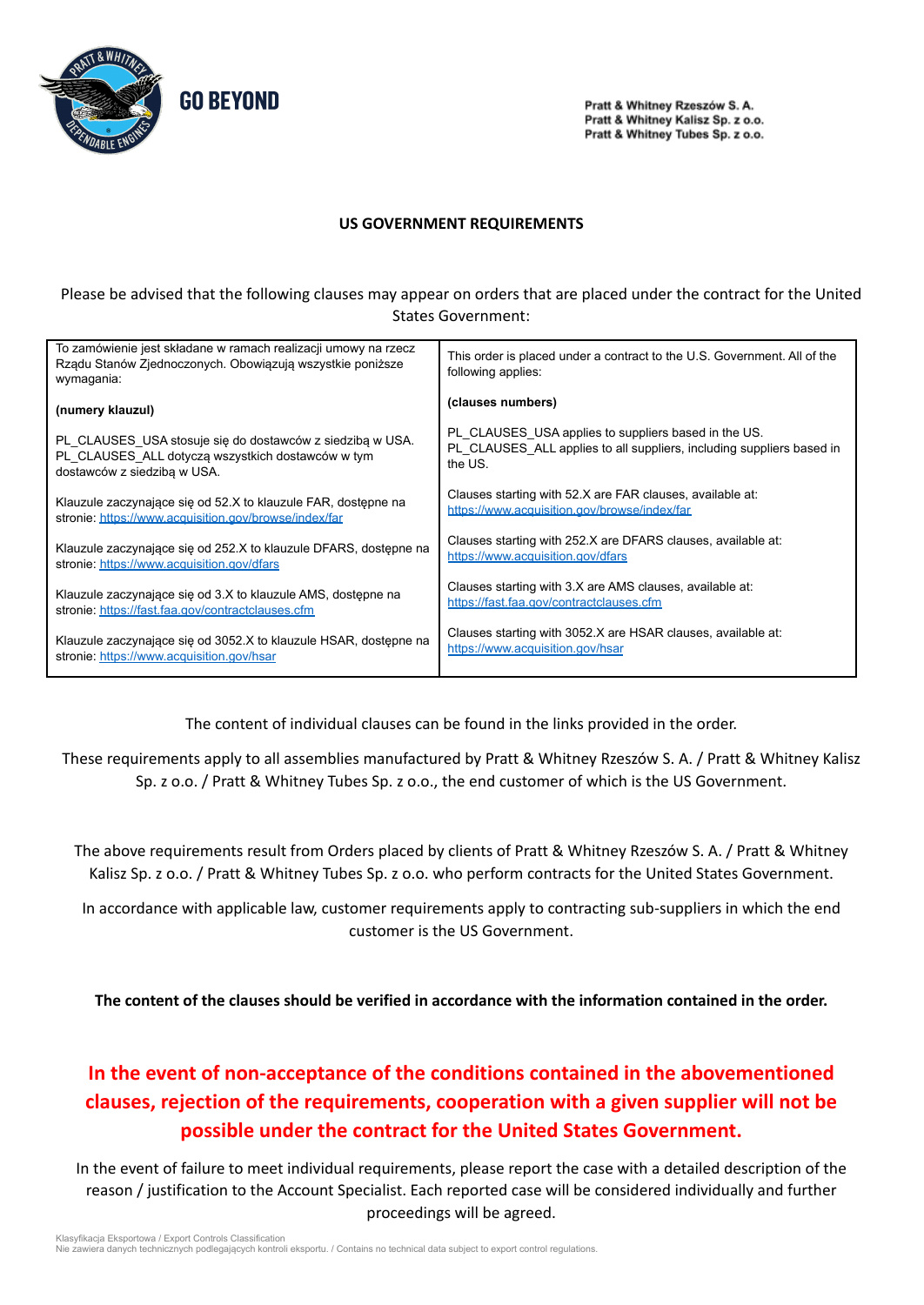## **An example of how to find a clause:**

This order is placed under a contract to the U.S. Government. All of the following applies:

PL\_CLAUSES\_ALL 252.227-7016\_A 252.227-7016\_Jan-2011 252.244-7000\_B 252.244-7000\_Jun-2013 3.02.5-13\_A 3.2.5-13\_Apr-2010 3.03.1-20\_A 3.3.1-20\_Oct-2012 3.06.4-10\_A 3.6.4-10\_Jan-2010 3.13-13 A 3.13-13 Jan-2011 3052.204-71\_A 3052.204-71\_Jun-2006 3052.204-71 ALT1\_A 3052.204-71 ALT1\_Jun-2006 52.203-06\_B 52.203-6\_Sep-2006 52.203-07\_A 52.203-7\_May-2008 52.203-12\_A 52.203-12\_Sep-2007 52.203-12\_B 52.203-12\_Oct-2010 52.203-13\_A 52.203-13\_Apr-2010 52.203-13\_B 52.203-13\_Oct-2015 52.203-19\_A 52.203-19\_Jan-2017 52.204-02\_A 52.204-2\_Aug-1996 52.204-21\_A 52.204-21\_Jun-2016 52.222-50\_B 52.222-50\_Aug-2007 52.222-50\_D 52.222-50\_Mar-2015 52.222-50 ALT1\_B 52.222-50 ALT1\_Mar-2015 52.223-18\_A 52.223-18\_Aug-2011 52.225-13\_A 52.225-13\_Feb-2006 52.225-13\_B 52.225-13\_Jun-2008 52.227-01\_A 52.227-1\_Dec-2007 52.227-02\_A 52.227-2\_Dec-2007 52.244-06\_A 52.244-6\_Mar-2007 52.244-06\_D 52.244-6\_Jan-2017 52.244-06\_F 52.244-6\_Jan-2019 52.245-01\_A 52.245-1\_Jun-2007 52.245-01\_B 52.245-1\_Apr-2012 252.246-7007\_A 252.246-7007\_Aug-2016 3.01.7-02\_B 3.1.7-2\_Jul-2018 3.02.5-05\_B 3.2.5-5\_Oct-2019 3.06.2-16\_B 3.6.2-16\_Oct-2018 3.06.2-39\_B 3.6.2-39\_Apr-2019  $3.02.2.7-\overline{6}$  A  $3.2.2.7-\overline{6}$  Apr-2011 3.13-14 B 3.13-14 Jan-2018 3.13-05\_A 3.13-5\_Oct-2001 3.06.4.23\_A 3.06.4.23\_Oct-2019 52.203-06 ALT1\_A 52.203-6 ALT1\_Oct-1995 PL\_CLAUSES\_USA  $3.\overline{0}6.2-09$   $\overline{A}$  3.6.2-9 Aug-1998 3052.219-70\_A 3052.219-70\_Jun-2006 52.211-15\_A 52.211-15\_Apr-2008 52.222-21\_A 52.222-21\_Feb-1999 52.222-21\_B 52.222-21\_Apr-2015 52.222-26\_B 52.222-26\_Mar-2007 52.222-26\_C 52.222-26\_Apr-2015 52.222-35\_A 52.222-35\_Dec-2001 52.222-35\_C 52.222-35\_Sep-2010 52.222-35\_D 52.222-35\_Oct-2015 52.222-36\_A 52.222-36\_Jun-1998 52.222-36\_B 52.222-36\_Oct-2010 52.222-36\_C 52.222-36\_Jul-2014 52.222-37\_A 52.222-37\_Sep-2010 52.222-37\_B 52.222-37\_Oct-2015 52.222-40\_A 52.222-40\_Dec-2010 52.222-54\_B 52.222-54\_Aug-2013 52.222-55\_B 52.222-55\_Dec-2015 52.204-25\_A 52.204-25\_Aug-2020 3.06.2-12\_B 3.6.2-12\_Oct-2018 3.06.2-14\_B 3.6.2-14\_Oct-2018 3.06.2-13\_B 3.6.2-13\_Oct-2018 3.06.2-44\_B 3.6.2-44\_Jan-2019

PL CLAUSES USA applies to suppliers based in the US. PL CLAUSES ALL applies to all suppliers, including suppliers based in the US.

Clauses starting with 52.X are FAR clauses, available at: https://www.acquisition.gov/browse/index/far Clauses starting with 252.X are DFARS clauses, available at: https://www.acquisition.gov/dfars Clauses starting with 3.X are AMS clauses, available at: https://fast.faa.gov/contractclauses.cfm Clauses starting with 3052.X are HSAR clauses, available at: https://www.acquisition.gov/hsar